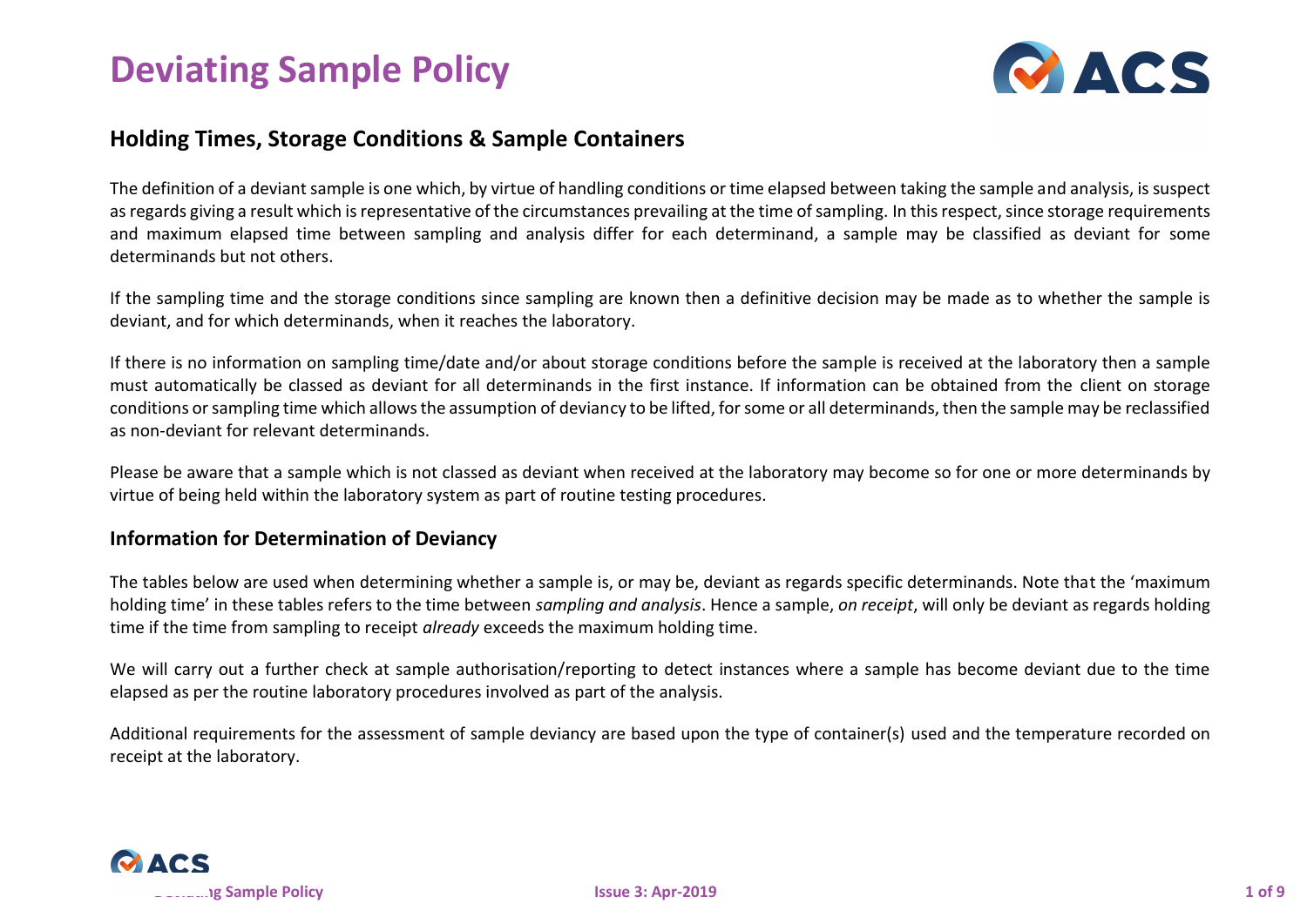#### **Deviating Sample Codes**

**a** – The date and /or time of sampling has not been provided, therefore it is not known if the time lapse between sampling and analysis has exceeded the acceptable holding time(s)\*.

**b** – The test item was received in a container which has not been recommended\*.

**c** – On receipt, the temperature of the sample received was found to fall outside the recommendations of BS ISO 18512:2007, Soil Quality. Guidance on long and short term storage of soil samples\*.

- **d**  The sample was received in a container that had not been filled as recommended\*.
- **e**  The delay between sampling and sample receipt is greater than the recommended holding time for the analyte of interest in this matrix\*.
- **f**  The delay between sampling and analysis is greater than the recommended holding time for the analyte of interest in this matrix\*.

**\*** *In accordance with the requirements of Technical Policy Statement TPS 63; UKAS Policy on Deviating Samples, all UKAS accredited testing laboratories are required to notify their clients that calibration or test results may be invalid where samples are found to be deviating. It is the opinion of ACSE that the term invalid should be interpreted as 'not fully representative of the sample taken at source'.*

#### **Table 1: Accredited Water Analysis**

| Determinand                      | Method Ref  | Acceptable Container | <b>ACSE Container</b>          | Preservation    | Maximum Holding<br>Time | <b>Other Comments</b>                               |
|----------------------------------|-------------|----------------------|--------------------------------|-----------------|-------------------------|-----------------------------------------------------|
| Anions (Cl, F, SO <sub>4</sub> ) | MT/ACSE/204 | Plastic or glass.    | 1 Litre Plastic Bottle<br>أتكر | Cool $5\pm3$ °C | 28 days                 | If F to be determined do<br>not use PTFE container. |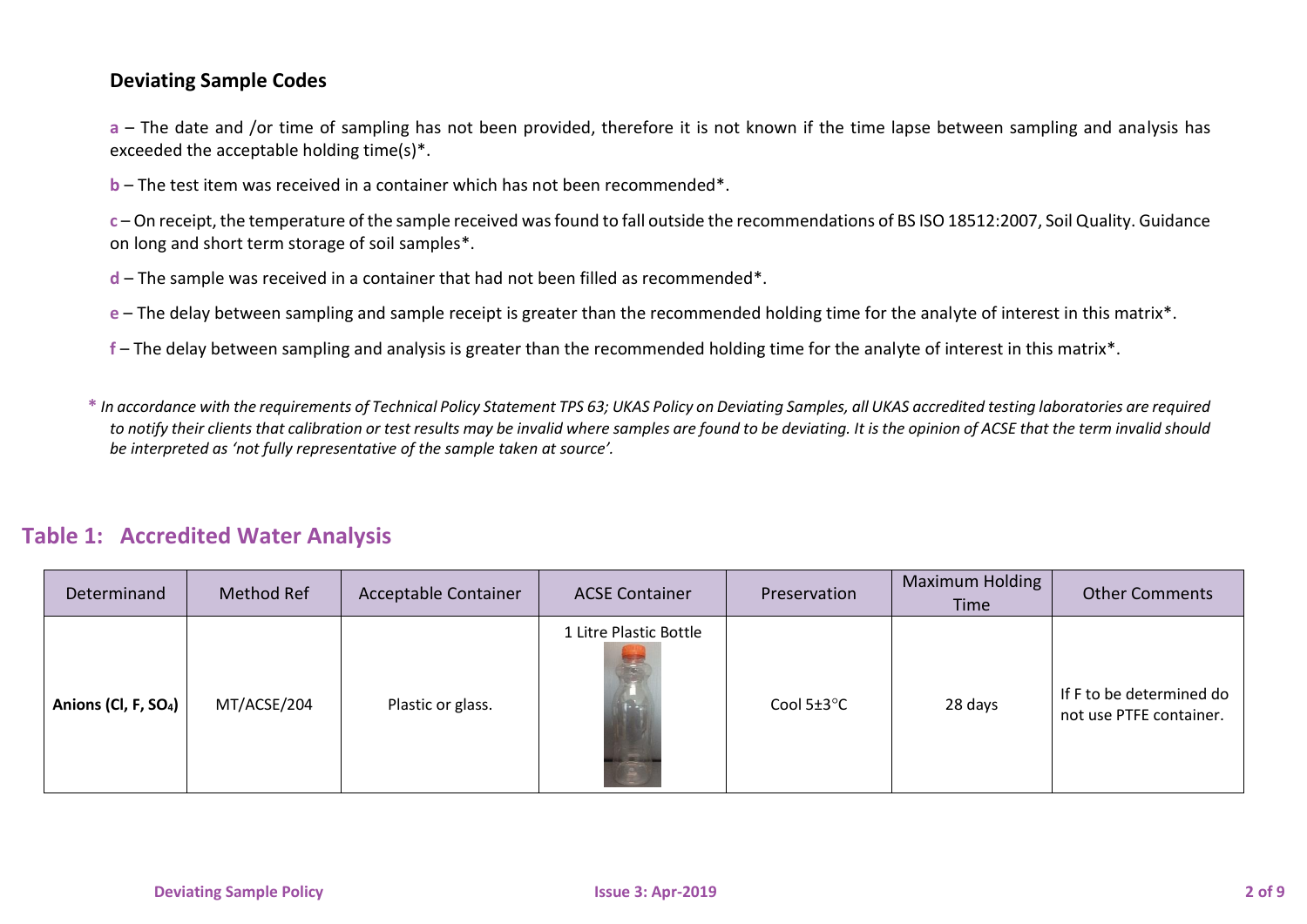| Determinand                       | Method Ref  | Acceptable Container                            | <b>ACSE Container</b>                  | Preservation                                              | <b>Maximum Holding</b><br>Time | <b>Other Comments</b>                        |
|-----------------------------------|-------------|-------------------------------------------------|----------------------------------------|-----------------------------------------------------------|--------------------------------|----------------------------------------------|
| Anions (PO <sub>4</sub> )         | MT/ACSE/204 | Polyethylene, PVC or<br>glass. Glass preferred. | 250ml Plastic Bottle +<br>Preservative | Acidify to pH 1-2<br>with HNO <sub>3.</sub><br>Cool 5±3°C | 28 days                        |                                              |
| Anions (NO <sub>3</sub> )         | MT/ACSE/204 | Plastic or glass.                               | 250ml Plastic Bottle +<br>Preservative | Acidify to pH 1-2<br>with HCl.<br>Cool 5±3°C              | 7 days                         |                                              |
| Anions (NO <sub>2</sub> )         | MT/ACSE/204 | Plastic or glass.                               | 1 Litre Plastic Bottle                 | Cool 5±3°C                                                | 24 hours                       |                                              |
| <b>Electrical</b><br>Conductivity | MT/ACSE/303 | Plastic or borosilicate<br>glass.               | 1 Litre Plastic Bottle<br>F            | Cool 5±3°C                                                | 24 hours                       | Fill container completely<br>to exclude air. |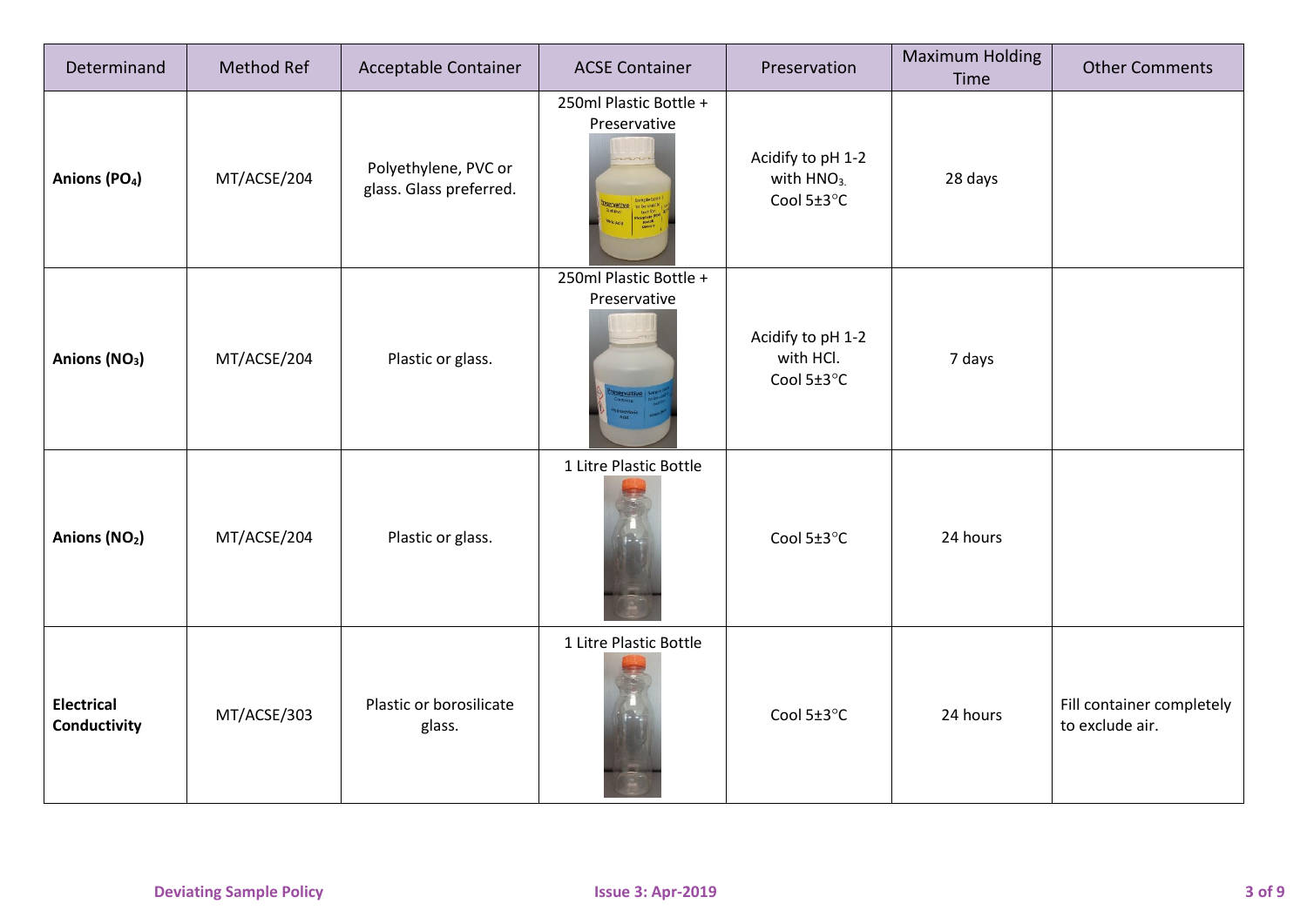| Determinand                             | Method Ref  | Acceptable Container                                              | <b>ACSE Container</b>                     | Preservation                                                        | <b>Maximum Holding</b><br>Time | <b>Other Comments</b>                        |
|-----------------------------------------|-------------|-------------------------------------------------------------------|-------------------------------------------|---------------------------------------------------------------------|--------------------------------|----------------------------------------------|
| pH                                      | MT/ACSE/301 | Plastic or glass.                                                 | 1 Litre Plastic Bottle                    | Cool 5±3°C                                                          | 1 day                          | Fill container completely<br>to exclude air. |
| <b>Metals by ICP</b>                    | MT/ACSE/205 | Plastic.                                                          | 250ml Plastic Bottle +<br>Preservative    | Acidify to pH 1-2<br>with HNO <sub>3</sub> .<br>Cool 5±3°C          | 28 days                        |                                              |
| <b>Total Dissolved</b><br><b>Solids</b> | MT/ACSE/304 | Plastic or glass.                                                 | 1 Litre Plastic Bottle                    | Cool 5±3°C                                                          | 7 days                         |                                              |
| <b>Phenols</b>                          | MT/ACSE/107 | Borosilicate glass (amber)<br>with PTFE liner. Solvent<br>washed. | 180ml Amber Glass Jar<br><b>jervative</b> | Acidify to <ph4 with<br=""><math>H2SO4</math>.<br/>Cool 5±3°C</ph4> | 21 days                        |                                              |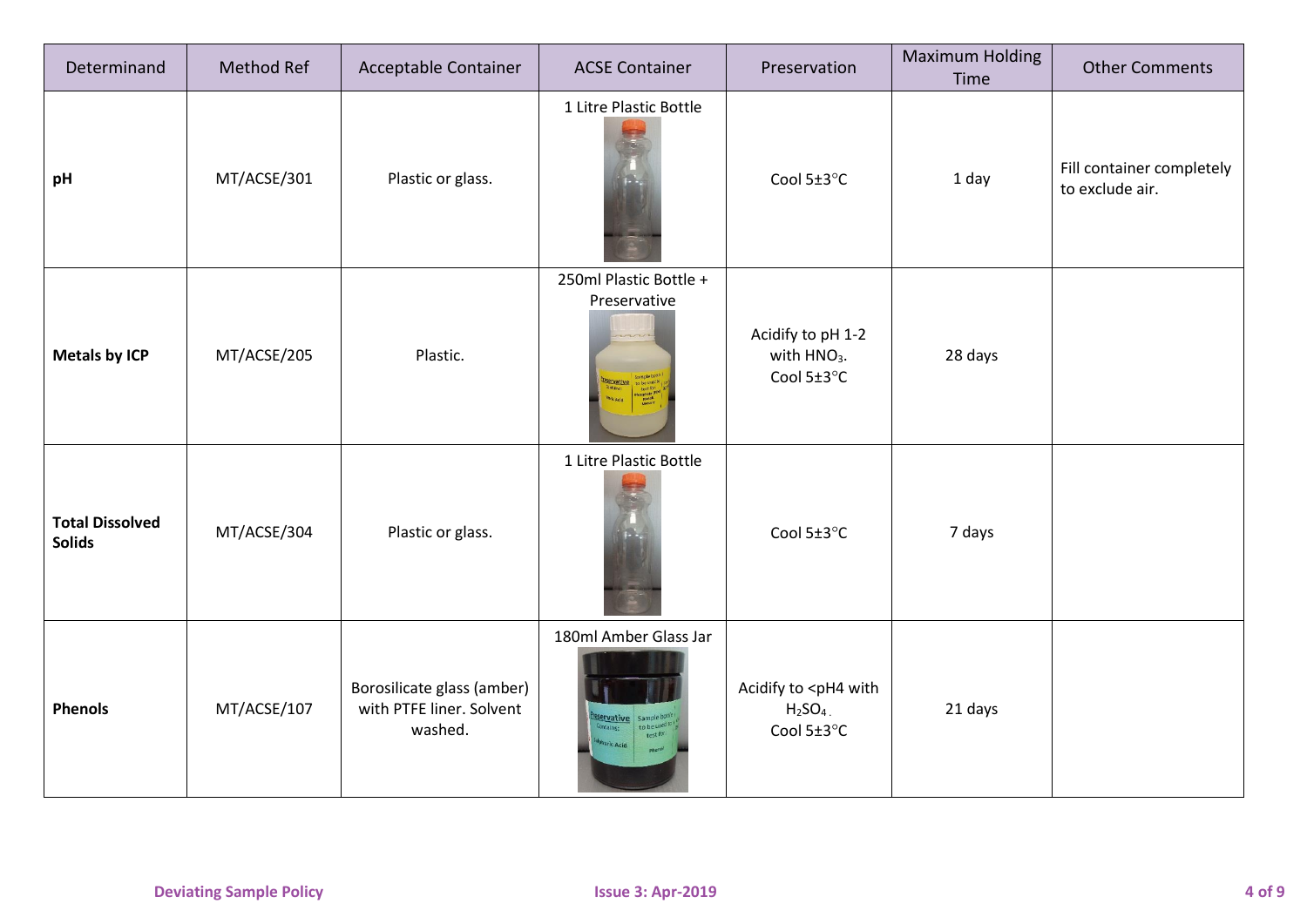| Determinand                      | Method Ref  | Acceptable Container                                         | <b>ACSE Container</b>                              | Preservation                                                                 | <b>Maximum Holding</b><br>Time | <b>Other Comments</b> |
|----------------------------------|-------------|--------------------------------------------------------------|----------------------------------------------------|------------------------------------------------------------------------------|--------------------------------|-----------------------|
| <b>Phenols (Low</b><br>Level)    | MT/ACSE/107 | Borosilicate glass (amber)<br>PTFE liner. Solvent<br>washed. | 1 Litre Amber Glass Jar                            | Acidify to <ph4 with<br=""><math>H2SO4</math>.<br/>Cool 5±3°C</ph4>          | 21 days                        |                       |
| <b>Mercury by Cold</b><br>Vapour | MT/ACSE/202 | Plastic or borosilicate<br>glass.                            | 250ml Plastic Bottle +<br>Preservative             | Acidify to pH 1-2<br>with HNO <sub>3</sub> .<br>Cool 5±3°C                   | 6 months                       |                       |
| Ammonium                         | MT/ACSE/203 | Plastic or glass.                                            | 250ml Plastic Bottle +<br>Preservative<br>ervative | Water to be filtered.<br>Acidify to pH 1-2<br>with $H_2SO_4$ .<br>Cool 5±3°C | 21 Days                        |                       |
| <b>BOD</b>                       | MT/ACSE/306 | Plastic or glass.                                            | 1 Litre Plastic Bottle<br>$\mathbf{F}$             | Cool 5±3°C                                                                   | 24 hours                       | Keep samples in dark. |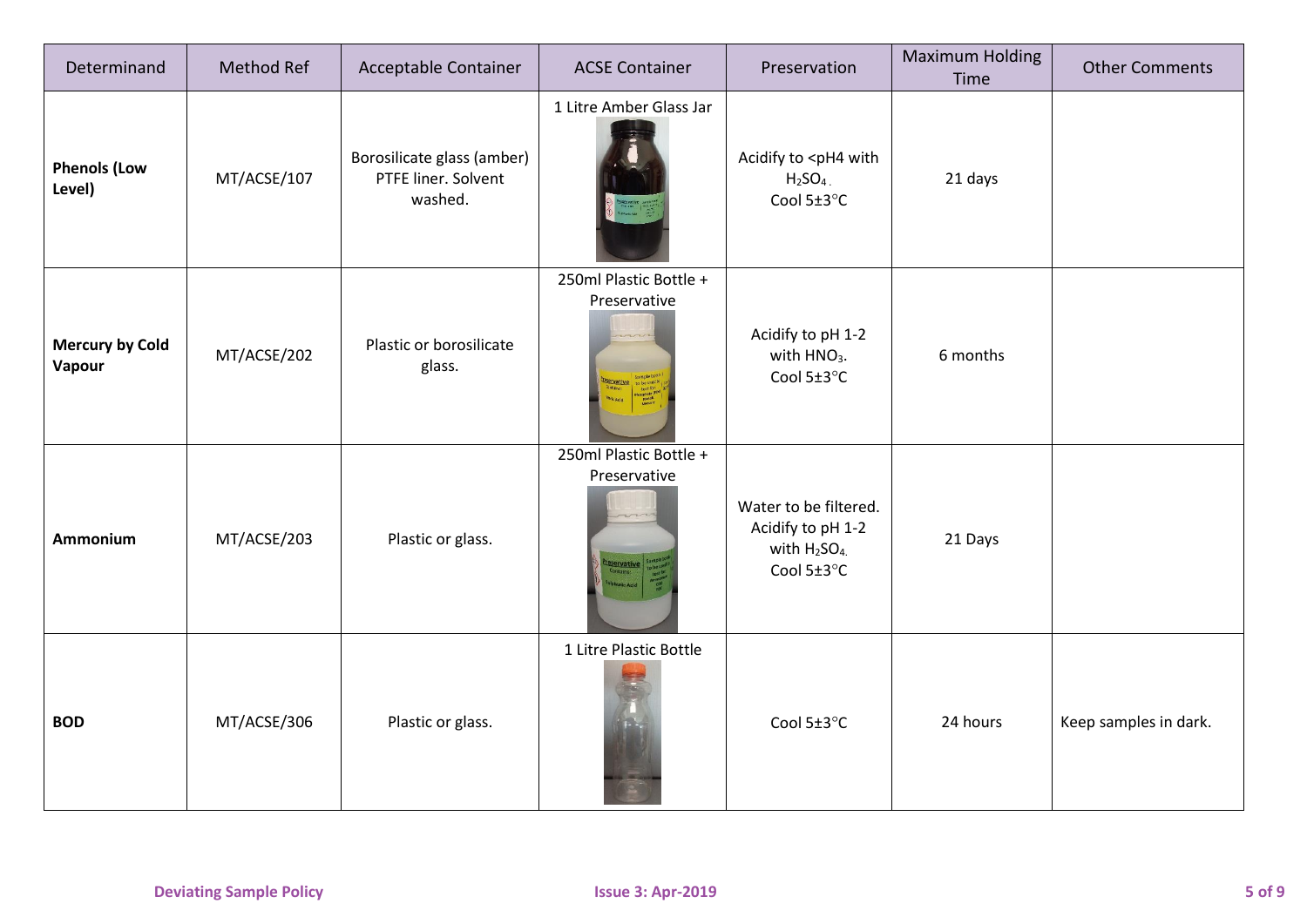| Determinand             | Method Ref  | Acceptable Container | <b>ACSE Container</b>                                                  | Preservation                                                             | <b>Maximum Holding</b><br>Time | <b>Other Comments</b>                                                                                |
|-------------------------|-------------|----------------------|------------------------------------------------------------------------|--------------------------------------------------------------------------|--------------------------------|------------------------------------------------------------------------------------------------------|
| <b>COD</b>              | MT/ACSE/307 | Plastic or glass.    | 250ml Plastic Bottle +<br>Preservative<br><b>Eservative</b>            | Acidify to pH 1-2<br>with H <sub>2</sub> SO <sub>4</sub> .<br>Cool 5±3°C | 6 months                       |                                                                                                      |
| <b>Suspended Solids</b> | MT/ACSE/305 | Plastic or glass.    | 1 Litre Plastic Bottle                                                 | Cool $5\pm3$ °C                                                          | 2 days                         |                                                                                                      |
| <b>TOC/DOC</b>          | MT/ACSE/103 | Plastic or Glass.    | 250ml Plastic Bottle +<br>Preservative<br>non<br><b>SSErvative</b> Sam | Acidify to pH 1-2<br>with $H_2SO_4$ .<br>Cool 5±3°C                      | 7 days                         | DOC: Waters shall be<br>filtered before acidifying<br>to pH 1-2 with H <sub>2</sub> SO <sub>4.</sub> |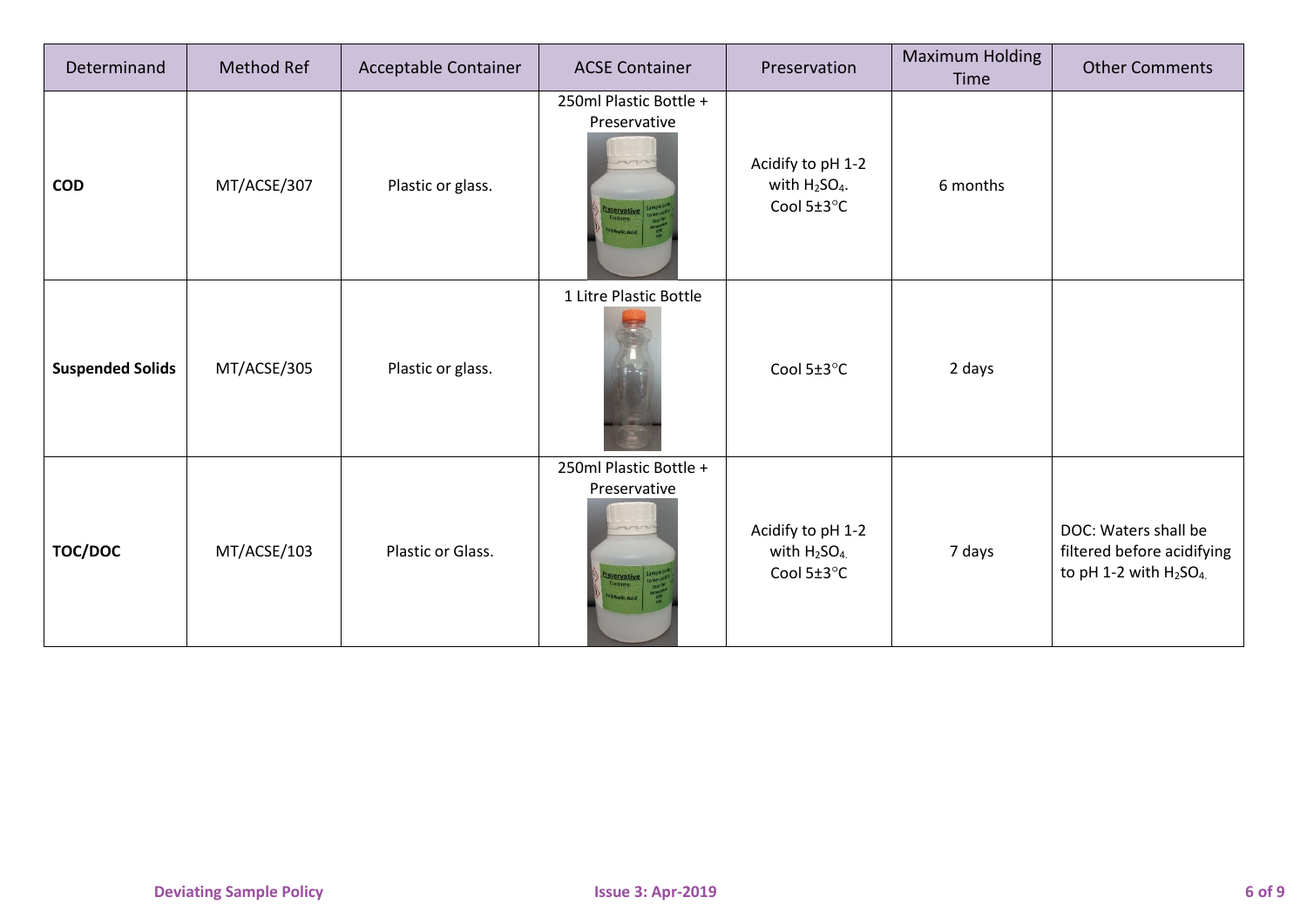## **Table 2: Accredited Soils and Granular Waste Analysis**

| <b>Determinand</b>                       | <b>Method Ref</b> | Acceptable<br><b>Container</b>                    | <b>ACSE Container</b> | Preservation | <b>Maximum</b><br><b>Holding Time</b> | <b>Other Comments</b>                                                |
|------------------------------------------|-------------------|---------------------------------------------------|-----------------------|--------------|---------------------------------------|----------------------------------------------------------------------|
| pH                                       | MT/ACSE/301       | Glass or plastic.                                 | 1 Litre Plastic Tub   | Cool 5±3°C   | 7 days                                | For wet soil. Dried soil<br>may be kept 6 months at<br>$5±3$ °C.     |
| <b>Total Extractable</b><br>Metals (ICP) | MT/ACSE/201       | Glass or plastic.                                 | 1 Litre Plastic Tub   | Cool 5±3°C   | 6 months                              |                                                                      |
| <b>TPH</b>                               | MT/ACSE/105       | Glass.                                            | 180ml Amber Glass Jar | Cool 5±3°C   | 7 days                                | Extended to 1 month if<br>sample dried by adding<br>sodium sulphate. |
| <b>BTEX</b>                              | MT/ACSE/101       | Glass. Fill container<br>to minimum<br>headspace. | 180ml Amber Glass Jar | Cool 5±3°C   | 4 days                                |                                                                      |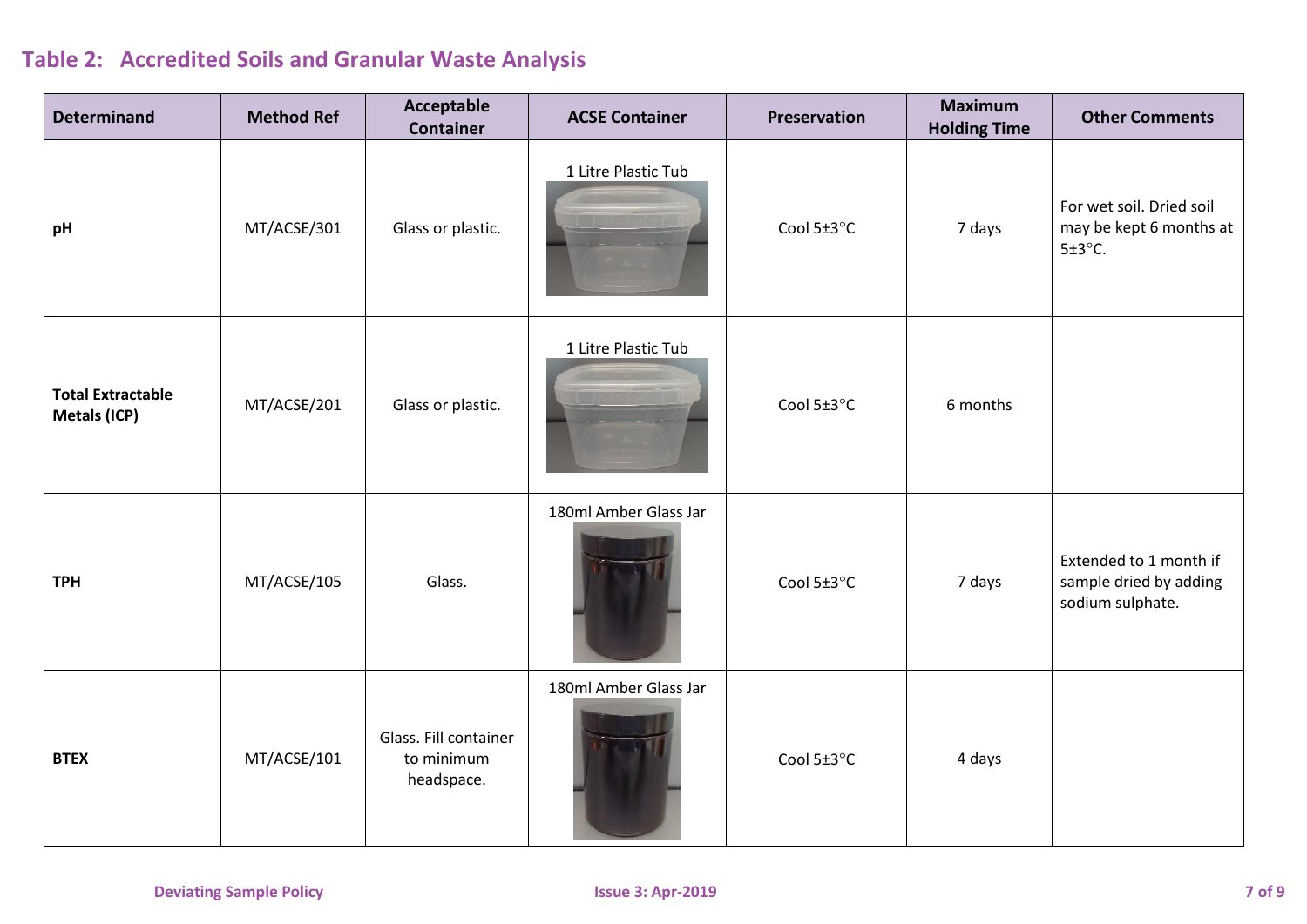| <b>Determinand</b>                 | <b>Method Ref</b> | Acceptable<br>Container | <b>ACSE Container</b> | Preservation | <b>Maximum</b><br><b>Holding Time</b> | <b>Other Comments</b> |
|------------------------------------|-------------------|-------------------------|-----------------------|--------------|---------------------------------------|-----------------------|
| <b>PAH</b>                         | MT/ACSE/106       | Glass.                  | 180ml Amber Glass Jar | Cool 5±3°C   | 14 days                               |                       |
| Loss on Ignition                   | MT/ACSE/302       | Glass or plastic.       | 1 Litre Plastic Tub   | None         | 28 days                               |                       |
| <b>WAC Leachate</b><br>Preparation | LP/ACSE/101       | Glass or plastic.       | 1 Litre Plastic Tub   | Cool 5±3°C   | 28 days                               |                       |
| <b>TOC</b>                         | MT/ACSE/102       | Glass.                  | 1 Litre Plastic Tub   | Cool 5±3°C   | 28 days                               |                       |